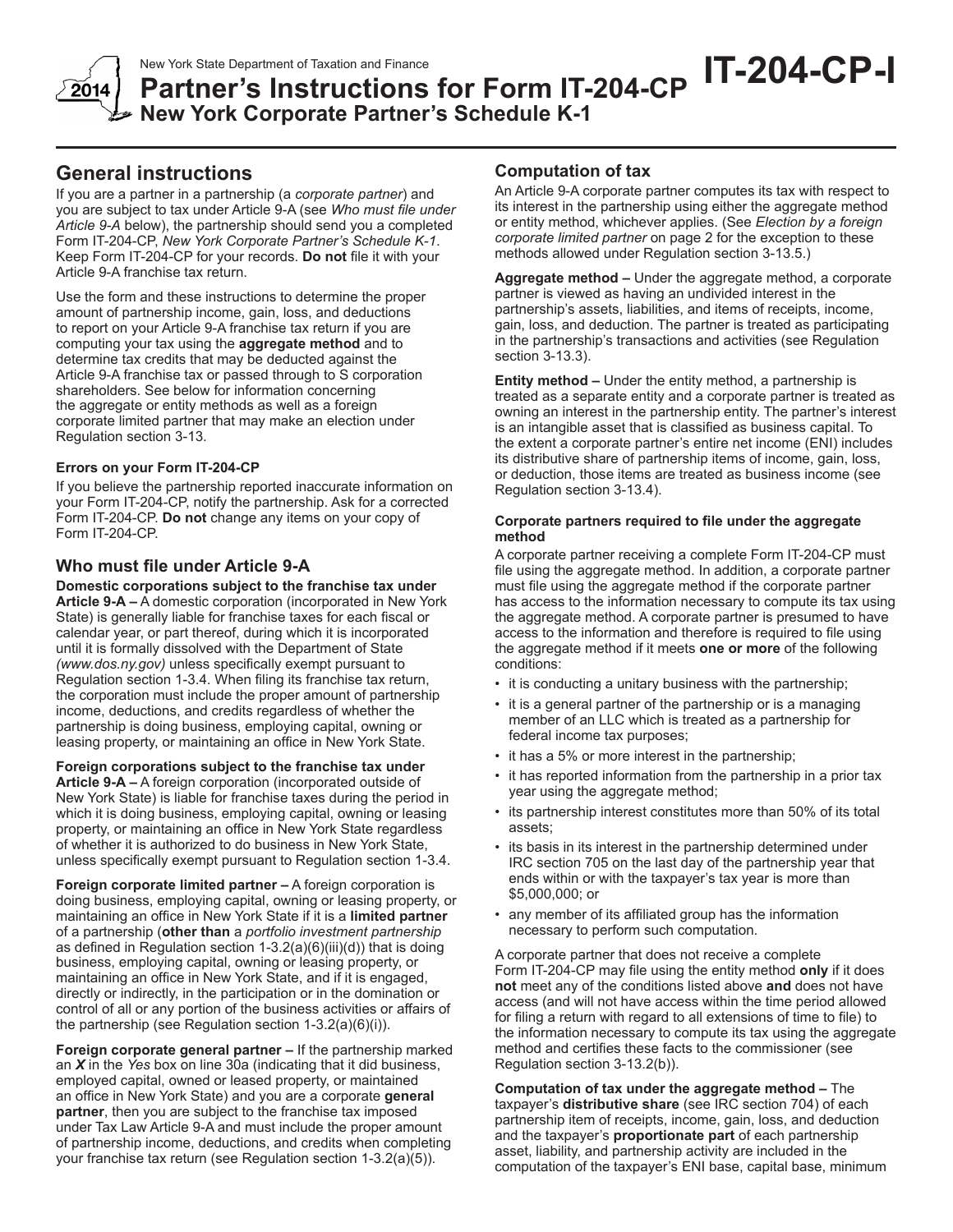taxable income (MTI) base, and the fixed dollar minimum. These items have the same source and character in the hands of the partner for Article 9-A purposes that the items have for the partner for federal income tax purposes (see Regulation section 3-13.3).

**Election by a foreign corporate limited partner –** A foreign corporation that is a limited partner in one or more limited partnerships, that is subject to tax solely as a result of the application of Regulation section 1-3.2(a)(6) and that does not file on a combined basis for Article 9-A purposes, may elect to compute its tax by taking into account **only** its distributive share of each partnership item of receipts, income, gain, loss, and deduction (including any modifications), and its proportionate part of each asset, liability, and partnership activity of the limited partnership (see Regulation section 3-13.5).

If the taxpayer meets the criteria to make the election and does not have access to the information necessary to do the computation, the taxpayer may treat its distributive share of the partnership's items of income, gain, loss, and deduction as business income and its interest in the partnership as business capital and may allocate that business income and capital entirely to New York State.

This election may not be made if the limited partnership and corporate group are engaged in a unitary business, wherever conducted, and there are substantial inter-entity transactions between the limited partnership and the corporate group.

*Corporate group* means the corporate limited partner itself or, if it is a member of an affiliated group, the corporate limited partner and all other members of such affiliated group.

*Affiliated group* has the same meaning as such term is defined in IRC section 1504 without regard to the exclusions provided for in section 1504(b). However, the term *common parent corporation* is deemed to mean any person as defined in IRC section 7701(a)(1).

# **Specific instructions**

## **Partner's information**

#### **Item C**

If the *General partner or LLC member-manager* box is marked, you must use the aggregate method in determining your tax (see Regulation section 3-13.2(a)(2)).

#### **Item J**

If the *No* box is marked, but after considering all your individual circumstances, you feel you are not required to pay estimated tax, see Form CT-2658-E, *Certificate of Exemption from Partnership Estimated Tax Paid on Behalf of Corporate Partners*, to determine if you qualify to use that form.

#### **Item K**

If the partnership made estimated tax payments on your behalf, the dates the estimated tax payments were made, and the amounts, are shown in item K. In the payments section of your corporate franchise tax return, include the total amount of the estimated tax as shown on your Form IT-204-CP.

## **Partner's share of entire net income (ENI) and minimum taxable income (MTI) information**

**ENI and MTI bases –** You must take into account your distributive share of each partnership item of income, gain, loss, and deduction that is included in the computation of ENI and MTI. These amounts must be taken into account in determining

your business income and investment income (see Regulation section 3-13.3(b)(1)).

You may qualify for a reduced rate of tax on your ENI, capital, or MTI base or a reduced fixed dollar minimum tax if you are a:

- small business taxpayer,
- qualified New York manufacturer,
- **eligible** qualified New York manufacturer, or
- qualified emerging technology company (QETC)

You must include your distributive share of partnership items in your ENI, capital base tax, and fixed dollar minimum computations when determining if you qualify as one of the above. For the definitions of small business taxpayer, qualified New York manufacturer, **eligible** qualified New York manufacturer, and QETC, see Form CT-3/4-I, *Instructions for Forms CT-4, CT-3, and CT-3-ATT;* or Form CT-3-A-I, *Instructions for Forms CT-3-A, CT-3-A/ATT, and CT-3-A/B*.

#### **Line 1 – Tax exempt interest**

Include this amount on Form CT-4, CT-3, or CT-3-A, line 2.

#### **Line 2 – Federal depreciation**

Include this amount on Form CT-4, line 5; or on Form CT-3 or CT-3-A, line 7.

#### **Line 3 – Other state and local taxes**

Include this amount on Form CT-4, line 4; or on Form CT-3 or CT-3-A, line 6.

#### **Line 4 – Taxes paid to the U.S., possessions of the U.S., or foreign countries**

Include this amount on Form CT-4, line 4; or on Form CT-3 or CT-3-A, line 6.

### **Line 5 – Taxes related to the farmers' school tax credit**

Include this amount on Form CT-225, *New York Modifications*, line 3, using code *EA-207.*

### **Line 6 – Special additional mortgage recording tax credit**

Include this amount on Form CT-225, line 3, using code *EA-105*.

#### **Line 7 – Other additions**

If the form lists one or more of the following additions, include these tax adjustment items on your franchise tax return when calculating your MTI base (and not your ENI base):

- EA-41 Mining exploration and development costs
- EA-42 Basis adjustment in determining gain or loss from the sale or exchange of property
- EA-43 Long-term contracts
- EA-44 Installment sales
- EA-45 Merchant marine capital construction funds

Include any other additions on Form CT-225, line 3, except for EA-214, which you include on Form CT-3 or Form CT-3-A, line 6.

**Note:** If you have an amount listed on this line, you may not file Form CT-4.

### **Line 8 – Dividends received**

The partnership has reported on this line your distributive share of the partnership total dividends received. Attached is a breakdown of dividends from each stock, security, and money market account. You must determine whether these amounts are properly classified as income from subsidiary capital or investment capital (see the *Lines 16 through 19* instructions on page 3). Include on Form CT-3 or CT-3-A, line 10, the amount of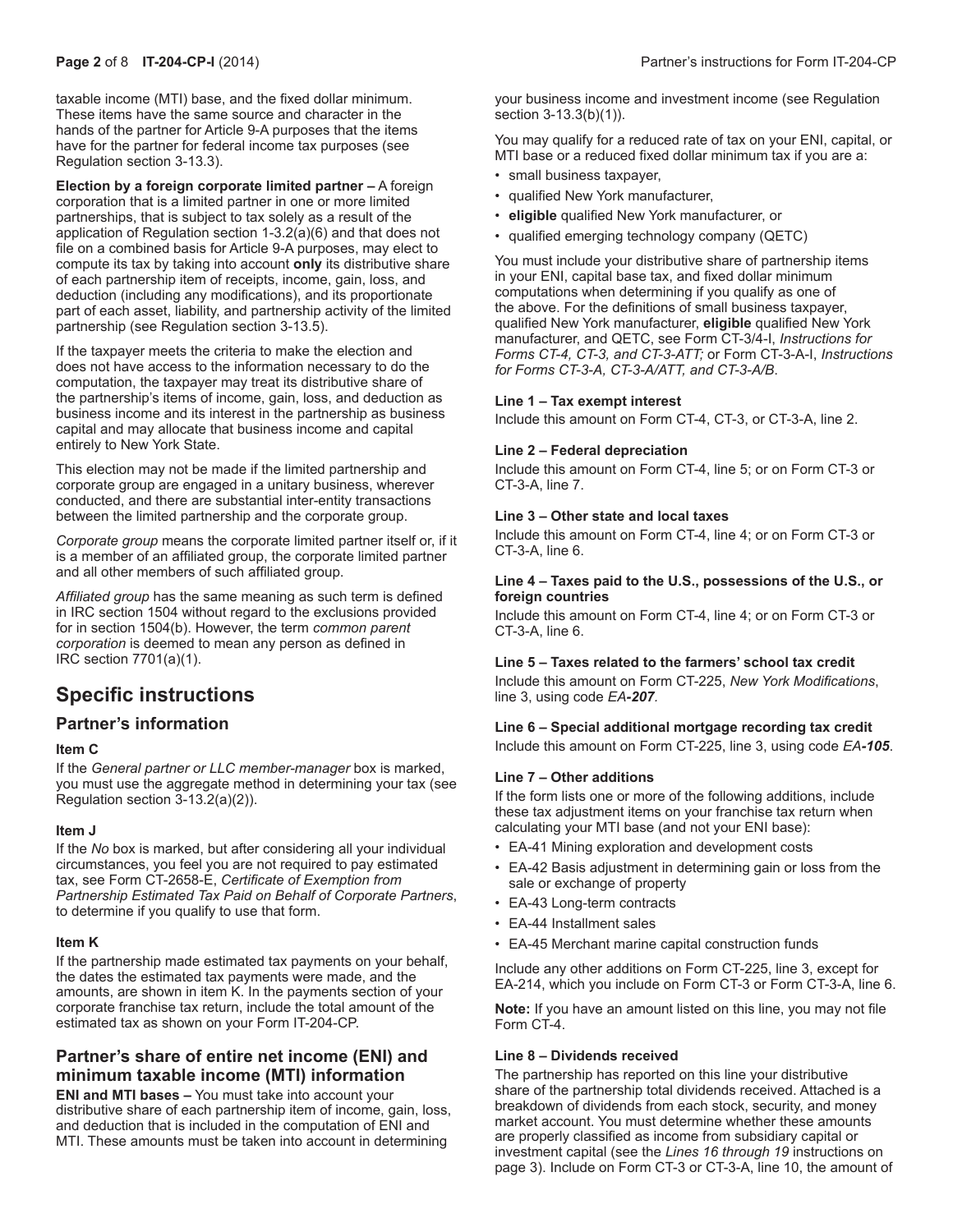dividend income received that is properly classified as subsidiary capital, and include on Form CT-3 or CT-3-A, line 11, the amount of dividend income received from non-subsidiaries. **Do not** include any amounts entered on this line on Form IT-204-CP, line 11.

**Note:** If you have an amount listed on this line, you may not file Form CT-4.

#### **Line 9 – Foreign dividends gross-up**

Include this amount on Form CT-3 or CT-3-A, line 12.

**Note:** If you have an amount listed on this line, you may not file Form CT-4.

#### **Line 10 – Allowable New York depreciation**

Include this amount on Form CT-4, line 8; or on Form CT-3 or CT-3-A, line 14.

#### **Line 11 – Other subtractions**

If the form lists one or more of the following subtractions, include these tax preference items on your franchise tax return when calculating your MTI base (and not your ENI base):

- ES-41 Depletion
- ES-43 Intangible drilling costs

Include any other subtractions on Form CT-225, line 8.

**Note:** If you have an amount listed on this line, you may not file Form CT-4.

## **Partner's proportionate part of assets and liabilities**

**Capital base –** Your proportionate part of each asset and liability of the partnership is used in the computation of the capital base. These amounts are also used to determine business and investment capital.

#### **Line 12 – Total assets, column B**

Include this amount on Form CT-4, line 13; or on Form CT-3 or CT-3-A, line 26.

#### **Line 13 – Real property and marketable securities included on line 12, column B**

Include this amount on Form CT-4, line 14; or on Form CT-3 or CT-3-A, line 27.

#### **Line 14 – Real property and marketable securities at fair market value (FMV)**

Include this amount on Form CT-4, line 16; or on Form CT-3 or CT-3-A, line 29.

### **Line 15 – Total liabilities**

Include this amount on Form CT-4, line 18; or on Form CT-3 or CT-3-A, line 31.

## **Partner's proportionate part of stocks, bonds, and other securities**

### **Lines 16 through 19**

The partnership has reported on these lines your proportionate part of the partnership's average value of stocks, bonds, and other securities; liabilities that are directly attributable to the stocks, bonds, and other securities; cash on hand and on deposit; and liabilities that are directly attributable to cash on hand and on deposit. The partnership has provided a breakdown to allow you to determine the classification of business, subsidiary, and investment capital that must be included on the

appropriate lines of your franchise tax return. Use the definitions of *subsidiary capital* and *investment capital* in the instructions for Form CT-3, CT-3-A or CT-3-S and the special rules below to determine whether the items listed on lines 16 through 19 should be classified as subsidiary capital or investment capital.

#### **Special rules for classification of capital for corporate partners**

**Subsidiary capital –** Your proportionate part of stock of a corporation owned by a partnership is **not** subsidiary capital unless you **directly** own more than 50% of the voting stock of such corporation. Direct ownership does **not** include stock owned through a corporate structure consisting of several tiers and/or chains of corporations and/or partnerships. See Regulation section 3-13.3(e)(1) and the example below.

**Example:** *Corporation C is a 60% partner in Partnership P. Corporation D has 100 shares of stock issued and outstanding, entitling the holders thereof to vote for the election of the corporation's directors. P owns 60 shares of D and C owns the remaining 40 shares. Corporation D is not a subsidiary of C because C does not directly own more than 50% of the shares of stock of D entitling the holders thereof to vote for the election of Corporation D's directors.*

**Investment capital –** A debt instrument acquired by a taxpayer principally engaged in the business of lending funds does **not** qualify as investment capital. A taxpayer is *principally engaged in the business of lending funds* if more than 50% of its gross receipts consist of interest from (1) loans made by the taxpayer, and (2) net gain from the sale or redemption of notes or other evidences of indebtedness arising from such loans. In making this computation, you must include both your own gross receipts consisting of interest from such loans and net gain, **plus** the distributive share of the partnership's gross receipts consisting of (1) interest from loans made by the partnership and (2) net gain arising from loans made by the partnership (line 48). See Regulation section 3-3.2(d)(2)(ii).

#### **Line 16 – Total average value of stocks, bonds, and other securities**

The partnership has reported on this line your proportionate part of the partnership's average value of stocks, bonds, and other securities. You must use this information to determine your subsidiary capital, investment capital, and business capital, and include the proper amounts on the appropriate lines of your franchise tax return.

#### **Line 17 – Total liabilities directly attributable to stocks, bonds, and other securities**

The partnership has reported on this line your proportionate part of the partnership's total liabilities directly attributable to stocks, bonds, and other securities. You must use this information to determine your subsidiary capital, investment capital, and business capital, and include the proper amounts on the appropriate lines of your franchise tax return.

#### **Line 18 – Total average value of cash on hand and on deposit**

The partnership has reported on this line your proportionate part of the partnership's total average value of cash on hand and cash on deposit. At your election, cash on hand and cash on deposit may be treated on any report as either investment capital or business capital. In making the election, you must take into account your proportionate part listed on this line that constitutes cash on hand and cash on deposit (see Regulation sections 3-3.2(a)(1) and 3-3.3(d)).

Include the amount from line 18 as either business capital or investment capital on the applicable lines of your corporate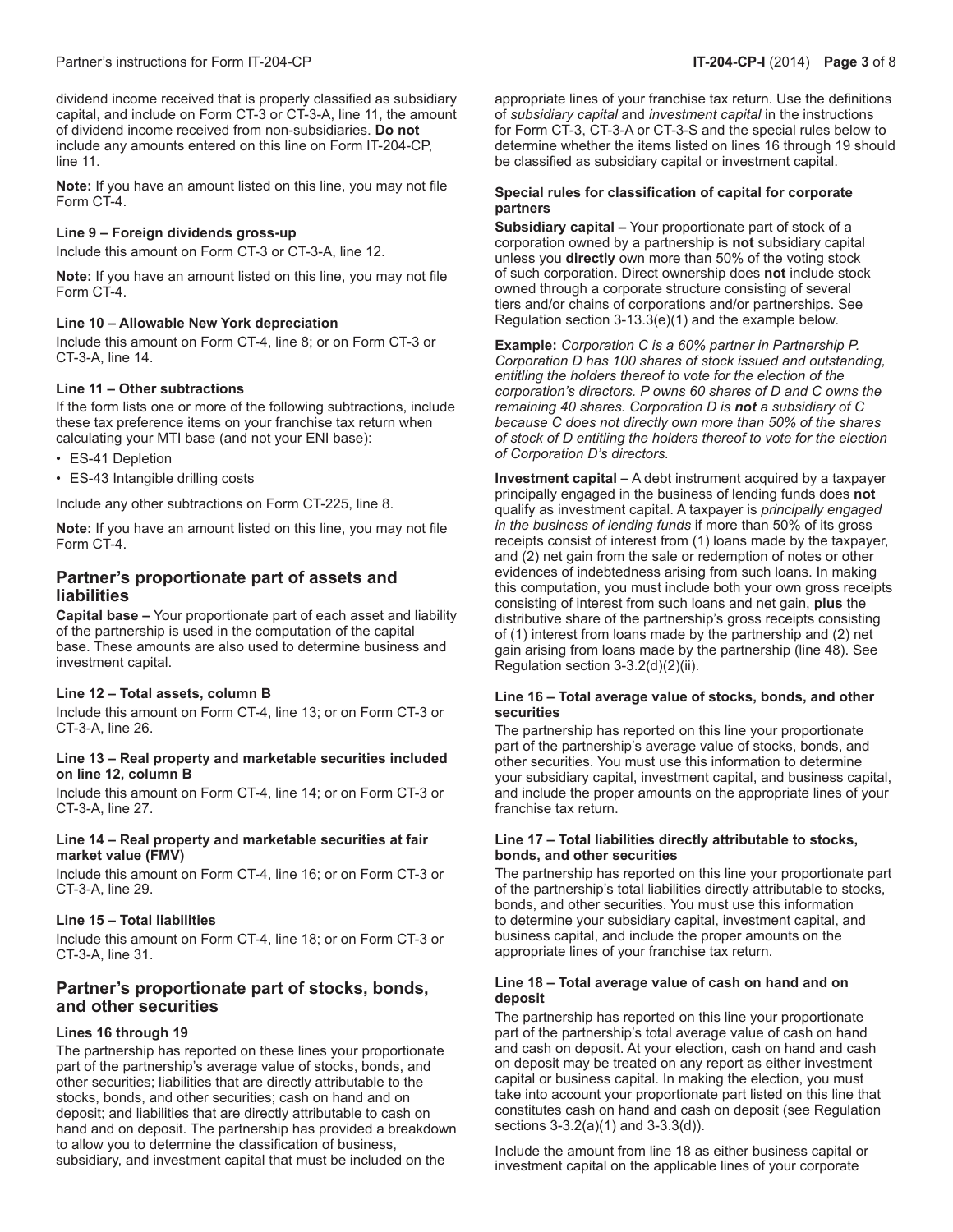franchise tax return. Cash cannot be split; you must treat it as all business capital or all investment capital.

#### **Line 19 – Total liabilities directly attributable to cash on hand and on deposit**

The partnership has reported on this line your proportionate part of the partnership's total liabilities directly attributable to cash on hand and cash on deposit. If you elected to treat cash on hand as business capital, then reduce business capital by the line 19 amount. If you elected to treat cash on hand as investment capital, then reduce investment capital by the line 19 amount. Include the amount for line 19 in the calculation of either business capital or investment capital on the applicable lines of your franchise tax return.

## **Partner's share of income from stocks, bonds, and other securities**

The partnership has reported on these lines your distributive share of interest income from each stock, bond, and other security and provided a breakdown to allow you to determine your income from subsidiary capital, investment capital, and business capital.

#### **Line 20 – Interest income from corporate and governmental debt instruments**

Include on Form CT-3-ATT, line 8, or on Form CT-3-A, line 202, the interest income from corporate and governmental debt instruments that is properly classified as **investment capital** and included on Form CT-3-ATT, line 1, or on Form CT-3-A, line 196.

Include on Form CT-3-ATT, line 23, or on Form CT-3-A, line 216, the interest income from corporate and governmental debt instruments that is properly classified as **subsidiary capital**.

### **Line 21 – Interest income from bank accounts**

Include on Form CT-3-ATT, line 9, or on Form CT-3-A, line 203, the interest income received from bank accounts (cash) if included on Form CT-3-ATT, or CT-3-A/ATT, line 6. Include interest income received from a savings account, checking account, time deposit account (other than a certificate of deposit), or similar accounts, which are usually evidenced by a passbook.

#### **Line 22 – All other interest income from stocks, bonds, and other securities**

Include on Form CT-3-ATT, line 10, or on Form CT-3-A, line 204, all other interest income from stocks, bonds, and other securities that is properly classified as **investment capital** and that is included on Form CT-3-ATT, line 2, or on Form CT-3-A, line 197.

Include on Form CT-3-ATT, line 23, or on Form CT-3-A, line 216, all other interest income from stocks, bonds, and other securities that is properly classified as **subsidiary capital**.

#### **Line 23 – Dividend income from stocks, bonds, and other securities**

Include on Form CT-3-ATT, line 11, or on Form CT-3-A, line 205, the dividend income from stocks, bonds, and other securities that is properly classified as **investment capital** and that is included on Form CT-3-ATT, line 4, or on Form CT-3-A, line 198.

Include on Form CT-3-ATT, line 24, or on Form CT-3-A, line 217, the dividend income from stocks, bonds, and other securities that is properly classified as **subsidiary capital**.

#### **Line 24 – Net capital gain or loss from stocks, bonds, and other securities**

Include on Form CT-3-ATT, line 12, or on Form CT-3-A, line 206, the net capital gain or loss from stocks, bonds, and other

securities that is properly classified as **investment capital** and that is included on Form CT-3-ATT, line 4.

Include on Form CT-3-ATT, line 25, or on Form CT-3-A, line 218, the net capital gain or loss from stocks, bonds, and other securities that is properly classified as **subsidiary capital**.

#### **Line 25 – Income from stocks, bonds, and other securities other than interest, dividends, capital gains, or capital losses**

Include on Form CT-3-ATT, line 13, or on Form CT-3-A, line 207, the amount that is properly classified as **investment income**.

#### **Lines 26 through 29 – Interest and noninterest deductions**

The partnership has reported on these lines your distributive share of interest and noninterest deductions and provided a breakdown to allow you to determine deductions that are directly or indirectly attributable to business, investment, or subsidiary capital. For information on what deductions are directly attributable to business, investment, or subsidiary capital, see the instructions for the franchise tax return you are filing.

#### **Line 26 – Interest deductions directly attributable to stocks, bonds, and other securities**

Include on Form CT-3-ATT, line 15, or on Form CT-3-A, line 209, the amount of **interest** deductions allowable in the computation of ENI that are **directly** attributable to **investment capital** (or to income, losses, or gains from investment capital).

Include on Form CT-3 or CT-3-A, line 4a, the amount of **interest** deductions allowed in the computation of ENI that are **directly** attributable to **subsidiary capital** (or to income, losses, or gains from subsidiary capital).

#### **Line 27 – Noninterest deductions directly attributable to stocks, bonds, and other securities**

Include on Form CT-3-ATT, line 16, or on Form CT-3-A, line 210, the amount of **noninterest** deductions allowable in the computation of ENI that are **directly** attributable to **investment capital** (or to income, losses, or gains from investment capital).

Include on Form CT-3 or CT-3-A, line 4b, the amount of **noninterest** deductions allowed in the computation of ENI that are **directly** attributable to **subsidiary capital** (or to income, losses, or gains from subsidiary capital).

### **Line 28 – Total interest deductions**

Include this amount on line A of the *Line 5a worksheet* for Form CT-3 or CT-3-A, and on line A of the *Line 17 worksheet* for Form CT-3-ATT or on line A of the *Line 211 worksheet* for Form CT-3-A. These worksheets are found in Form CT-3/4-I, or in Form CT-3-A-I.

#### **Line 29 – Total noninterest deductions**

Include this amount on line A of the *Line 5b worksheet* for Form CT-3 or CT-3-A, and on line A of the *Line 18 worksheet* for Form CT-3-ATT or on line A of the *Line 212 worksheet* for Form CT-3-A. These worksheets are found in Form CT-3/4-I, or in Form CT-3-A-I.

## **Partner's share and proportionate part of the business allocation percentage information and Metropolitan Commuter Transportation District (MCTD) allocation percentage information**

**Line 30a –** If the partnership marked an *X* in the *Yes* box indicating that it did business, employed capital, owned or leased property, or maintained an office in New York State, then you must file a corporate franchise tax return.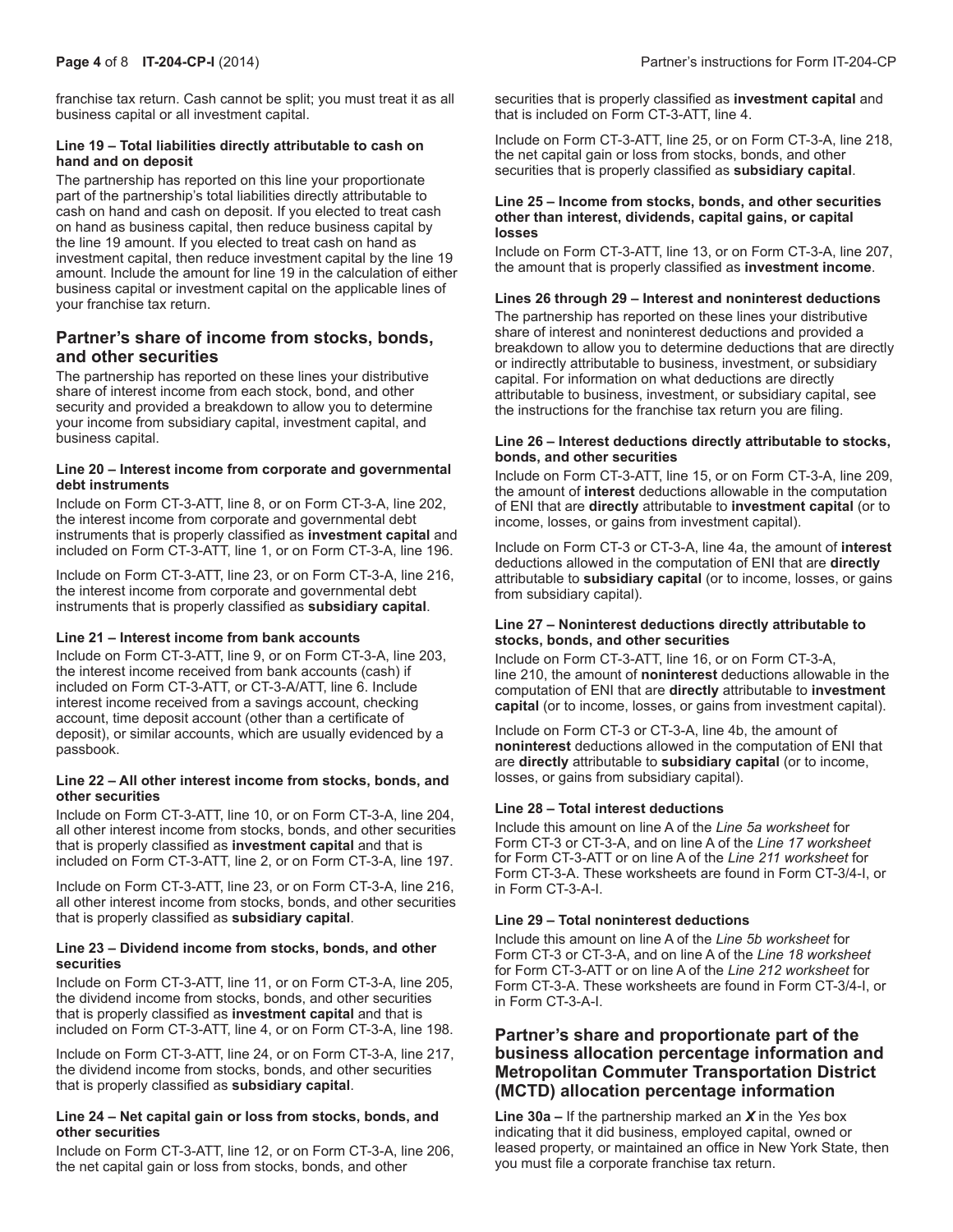If you are using the aggregate method you must include your distributive share of the partnership's receipts and payroll within and outside of New York State, and your distributive share or proportionate part of the partnership's property within and outside of New York State when computing your business allocation percentage (BAP) and alternative BAP.

If you are a foreign corporate limited partner that makes the election under Regulation section 3-13.5 use **only** your distributive share of the partnership's receipts and payroll within and outside of New York State, and **only** your distributive share or proportionate part of the partnership's property within and outside of New York State when computing your BAP and alternative BAP.

**Line 30b –** If the partnership marked an *X* in the *Yes* box indicating that it did business, employed capital, owned or leased property, or maintained an office in the MCTD, then you must file Form CT-3M/4M and pay a metropolitan transportation business tax (MTA surcharge) on business done in the Metropolitan Transportation Authority region.

If you are using the aggregate method, you must include your distributive share of the partnership's receipts and payroll within both the MCTD and New York State, and your distributive share or proportionate part of the partnership's property within both the MCTD and New York State when computing your MCTD allocation percentage.

If you are a foreign corporate limited partner that makes the election under Regulation section 3-13.5, use **only** your distributive share of the partnership's receipts and payroll within both the MCTD and New York State, and **only** your distributive share or proportionate part of the partnership's property within both the MCTD and New York State when computing your MCTD allocation percentage.

### **Average value of property**

If you are required to calculate a New York State property factor for purposes of the BAP and the alternative BAP, you must include your distributive share or proportionate part of the partnership's real and tangible personal property, owned or rented, **within** New York State and your distributive share or proportionate part of the partnership's real and tangible personal property, owned or rented, **within and outside** of New York State during the applicable partnership year.

If you are required to calculate an MCTD allocation percentage, you must include your distributive share or proportionate part of the partnership's real and tangible personal property, owned or rented, **within** the MCTD and your distributive share or proportionate part of the partnership's real and tangible personal property, owned or rented, **within** New York State during the applicable partnership year.

**Applicable partnership year –** means any tax year of the partnership ending within or with the tax year of the partner.

Use the adjusted basis used for federal income tax purposes to value real and tangible personal property owned. However, you may make a one-time, revocable election to value real and tangible personal property at FMV. You must make this election on or before the due date (or extended due date) for filing your franchise tax return for your first tax year.

#### **Inter-entity rented real or tangible personal property between the partnership and the corporate partner**

The amount of rented real or tangible personal property reported to you by the partnership does **not** include your distributive share of the partnership's rental expense for property you rented **to** the partnership (see Regulation section 4-6.5(a)(2)(i)). The

partnership was already instructed to eliminate these inter-entity rental expenses when preparing Form IT-204-CP.

If you have leased or rented real or tangible personal property **from** the partnership, include **both** your proportionate part of such property and eight times the amount of rental expense that is deemed to have been paid to the other partners for such property. The amount of rental expense deemed paid to other partners is your total rental expense paid to the partnership less your distributive share of the partnership's rental income from such property.

#### **Lines 31 and 32 – Adjusted basis and FMV of real estate owned**

If you made the election to value real and tangible personal property at FMV, then include the FMV of real property owned from line 32 when calculating your BAP, alternative BAP, and MCTD allocation percentage. Otherwise include the adjusted basis from line 31.

#### **Lines 34 and 35 – Adjusted basis and FMV of inventories owned**

If you made the election to value real and tangible personal property at FMV, then include the FMV of inventory owned from line 35 when calculating your BAP, alternative BAP, and MCTD allocation percentage. Otherwise include the adjusted basis of the inventory from line 34.

#### **Lines 36 and 37 – Adjusted basis and FMV of tangible personal property owned**

If you made the election to value real and tangible personal property at FMV, then include the FMV of tangible personal property from line 37 when calculating your BAP, alternative BAP, and MCTD allocation percentage. Otherwise include the adjusted basis of the tangible personal property from line 36.

### **Receipts in the regular course of business from:**

If you are required to calculate a New York State receipts factor for purposes of the BAP and the alternative BAP, you must include your distributive share of the partnership's business receipts **within** New York State and your distributive share of the partnership's business receipts **within and outside** of New York State during the applicable partnership year.

If you are required to calculate an MCTD allocation percentage, you must include your distributive share of the partnership's business receipts **within** the MCTD and your distributive share of the partnership's business receipts **within** New York State during the applicable partnership year.

#### **Inter-entity receipts between the partnership and the corporate partner**

The amount of business receipts reported to you by the partnership does **not** include your distributive share of the partnership's business receipts from sales **to** you (see Regulation section 4-6.5(a)(2)(ii)). The partnership was already instructed to eliminate these inter-entity receipts when preparing Form IT-204-CP.

If you have receipts from sales **to** the partnership, reduce gross receipts from your sales to the partnership by your distributive share of such purchases by the partnership (see Regulation section 4-6.5(a)(2)(ii)).

### **Payroll**

#### **Line 44 – Wages and other compensation of employees, except employees having partnership-wide authority**

If you are required to calculate a New York State payroll factor for purposes of the BAP and the alternative BAP, you must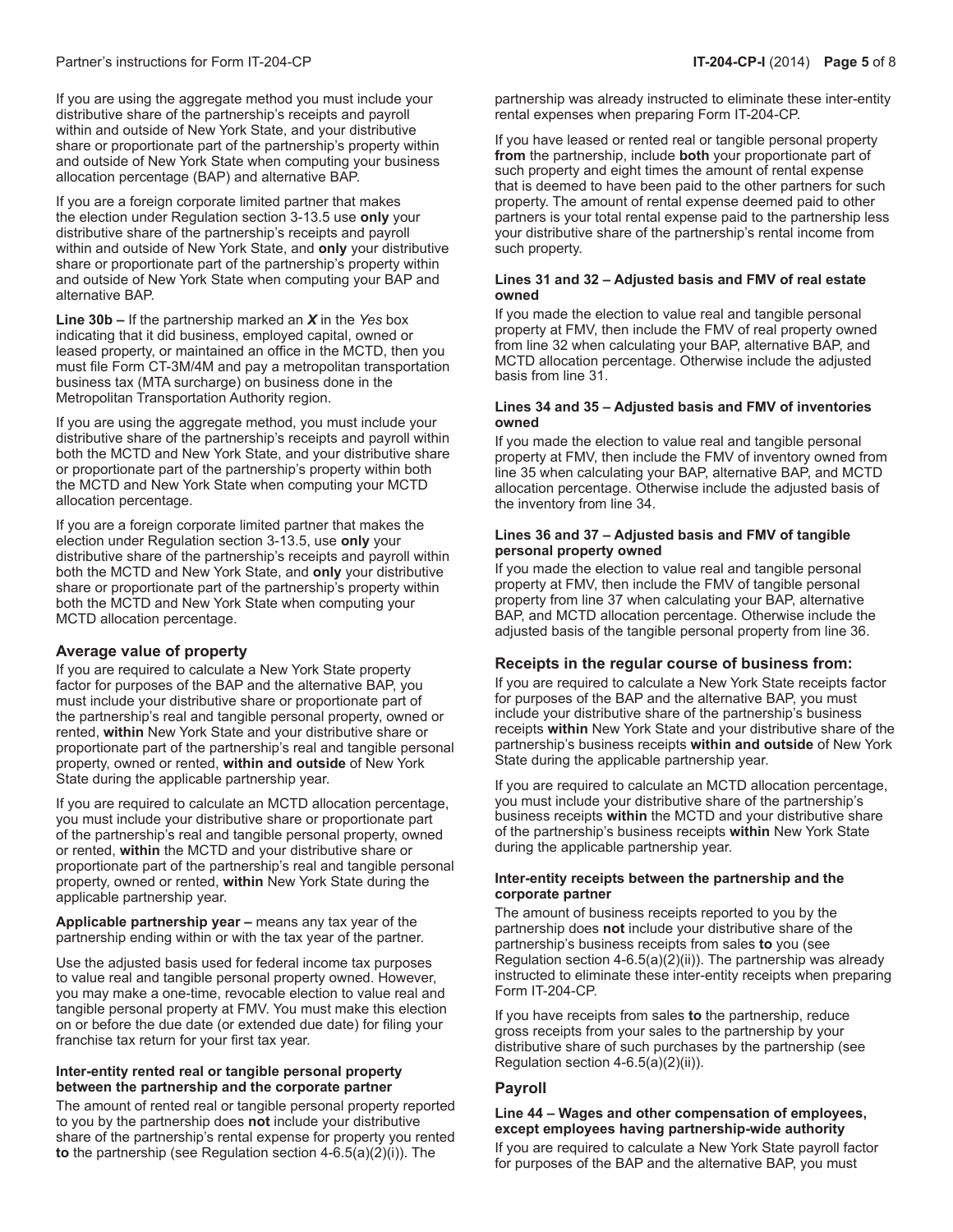include your distributive share of the wages, salaries, and other personal service compensation paid by the partnership to its employees (**except** employees of the partnership having partnership-wide authority or having responsibility for an entire division of the partnership) **within** New York State and your distributive share of the wages, salaries, and other personal service compensation paid by the partnership to its employees (**except** employees of the partnership having partnership-wide authority or having responsibility for an entire division of the partnership) **within and outside** of New York State during the applicable partnership year.

If you are required to calculate an MCTD allocation percentage, you must include your distributive share of the wages, salaries, and other personal service compensation paid by the partnership to its employees (**except** employees of the partnership having partnership-wide authority or having responsibility for an entire division of the partnership) **within** the MCTD and your distributive share of the wages, salaries, and other personal service compensation paid by the partnership to its employees (**except** employees of the partnership having partnership-wide authority or having responsibility for an entire division of the partnership) **within** New York State during the applicable partnership year.

#### **Line 45 – Number of employees**

A new small business concern may claim an exemption from the tax on the capital base for its first two tax years if it meets the requirements under Tax Law section 210(1-c). To determine if you qualify as a small business concern, you must take into account your proportionate part of the partnership amounts described in paragraph (d) of that subdivision. Therefore, you must include your proportionate part of the number of employees of the partnership located **within and outside** of New York State.

## **Partner's share and proportionate part of receipts and qualified manufacturing property**

#### **Line 46 – New York receipts**

You must include your distributive share of New York receipts in determining the tax measured by the fixed dollar minimum.

Include this amount on Form CT-4, line 31; on Form CT-3, line 74a; on Form CT-3-S, line 22; or on Form CT-3-A, line 74a, and Form CT-3-A/C, line 1a.

#### **Line 47 – Total receipts from the sale of goods by manufacturing**

This amount may be needed when making the determination if you (or the combined group) qualify as a manufacturer.

#### **Line 48 – Total receipts from the lending of funds**

Include this amount to determine if you are principally engaged in the lending of funds to decide if a debt instrument qualifies as investment capital.

#### **Line 49 – Adjusted basis of qualified manufacturing property**

This amount may be needed when making the determination if you (or the combined group) qualify as a New York manufacturer.

# **Partner's share of New York modifications** *(for*

*New York S corporations only)*

The listed modifications on Form IT-204-CP are to be added to, or subtracted from, the federal adjusted gross income or federal itemized deductions on the New York State income tax return of each S corporation shareholder to determine total New York income and the New York itemized deduction, respectively. Report this information on Form CT-225 and Form CT-34-SH, *New York S Corporation Shareholders' Information Schedule*.

#### **Lines 50a through 50f – New York State additions**

Include the EA modification number and its amount on Form CT-225, line 3.

**Lines 52a through 52f – New York State subtractions** Include the ES modification number and its amount on Form CT-225, line 8.

**Line 55 – Total additions to federal itemized deductions** Include this amount on Form CT-34-SH, line 6.

#### **Line 57 – Total subtractions from federal itemized deductions**

Include this amount on Form CT-34-SH, line 7.

### **Partner's share of income, deductions, etc.**

You must include the distributive share of each partnership item of receipts, income, gain, loss, and deduction in the computation of your ENI base (which includes federal taxable income). Each partnership item of receipts, income, gain, loss and deduction has the same source and character in the hands of the partner for Article 9-A purposes as such items have for the partner for federal income tax purposes. Include the appropriate amounts listed on lines 59 through 76 when calculating your federal taxable income on your corporate franchise tax return.

## **Partner's credit information**

The Form IT-204-CP provided to you by your partnership lists your distributive share of any credits, credit components, credit factors, recapture of credits, and other information reported by the partnership during the tax year. You need this information when completing your corporate franchise tax return.

#### **Part 1 – Flow-through credit bases and information**

**Lines 77 through 79 – Brownfield redevelopment tax credit**

Include the amounts reported on lines 77 through 79, column A, on the appropriate lines of Form CT-611, *Claim for Brownfield Redevelopment Tax Credit, for Qualified Sites Accepted into the Brownfield Cleanup Program Prior to June 23, 2008*; or the amounts from column B on Form CT-611.1, *Claim for Brownfield Redevelopment Tax Credit, for Qualified Sites Accepted into the Brownfield Cleanup Program on or After June 23, 2008*.

#### **Lines 80 through 82 – EZ capital tax credit**

Include the amounts reported on lines 80 through 82 on the appropriate lines of Form CT-602, *Claim for EZ Capital Tax Credit*.

#### **Lines 83 through 85 – QEZE tax reduction credit**

Enter the QEZE employment increase factor, QEZE zone allocation factor, and QEZE benefit period factor reported on lines 83 through 85 on the appropriate lines of Form CT-604-CP, *Claim for QEZE Credit for Real Property Taxes and QEZE Tax Reduction Credit for Corporate Partners*.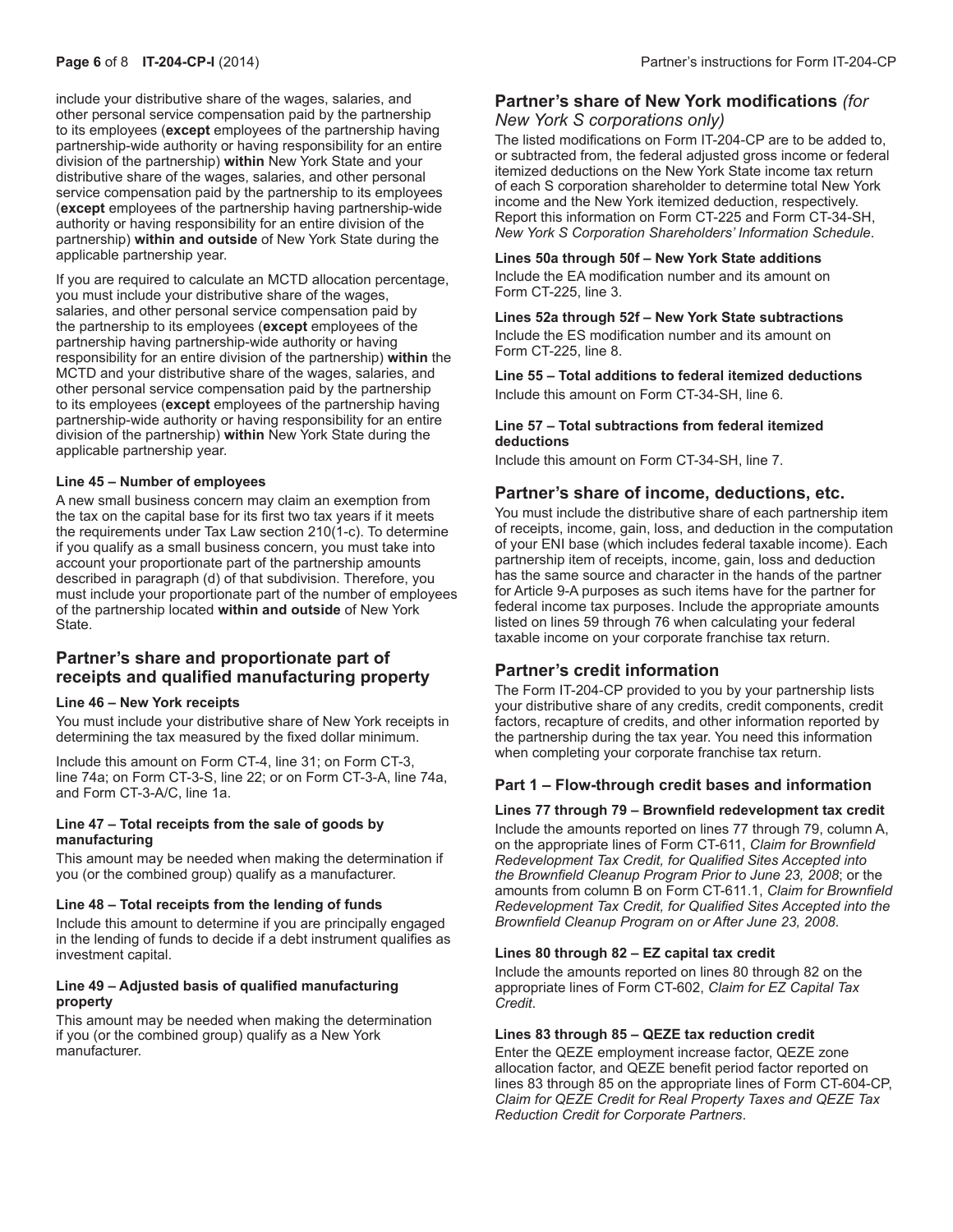### **Line 86 through 89 – Excelsior jobs program tax credit**

Include the excelsior jobs program tax credit components reported on lines 86 through 89 on the appropriate lines of Form CT-607, *Claim for Excelsior Jobs Program Tax Credit*.

#### **Lines 90 through 93 – Farmers' school tax credit**

Include the acres of qualified agricultural property, acres of qualified conservation property, eligible school district property taxes paid, and acres of qualified property converted to nonqualified use reported on lines 90 through 93 on the appropriate lines of Form CT-47, *Claim for Farmers' School Tax Credit*.

#### **Other flow-through credit bases and information**

#### **Lines 94a through 94f**

If the partnership entered code 212, include your proportionate part of the investment tax credit base (excluding R&D property) on Form CT-46, *Claim for Investment Tax Credit*.

If the partnership entered code 218, include your proportionate part of the R&D investment tax credit base on Form CT-46.

If the partnership entered code 163, include your proportionate part of the EZ investment tax credit base on Form CT-603, *Claim for EZ Investment Tax Credit and EZ Employment Incentive Credit*.

If the partnership entered code 165, include your proportionate part of the EZ investment tax credit base on Form CT-605, *Claim for EZ Investment Tax Credit and EZ Employment Incentive Credit for the Financial Services Industry*.

If the partnership entered code 252, include your proportionate part of the investment tax credit base on Form CT-44, *Claim for Investment Tax Credit for the Financial Services Industry*.

If the partnership is a shareholder of a C corporation that has a special gross income from farming election, information regarding the election is reported on lines 94a through 94f. You will need this information to complete your Form CT-47. Enter the amounts reported on lines 94a through 94f on the appropriate Worksheets A, B, and D in Form CT-47-I, *Instructions for Form CT-47*.

- Code **148** Distributive share of entire net income amount
- Code **146** Distributive share of principal payments paid on farm indebtedness
- Code **149** Distributive share of gross income
- Code **147** Distributive share of gross income from farming

#### **Lines 94g through 94l**

If the following codes are reported on lines 94g through 94I, when filing your Form(s) CT-604-CP, transfer the factors reported on lines 94g through 94I to the appropriate lines of Form CT-604-CP.

Code **CFI** – Employment increase factor

Code **CF2** – Zone allocation factor

Code **CF3** – Benefit period factor

If the following codes are reported on these lines, when filing your Form(s) CT-638, *START-UP NY Tax Elimination Credit,* transfer the information reported on these lines to the appropriate lines on Form CT-638.

Code **SN1** – Certificate number

Code **SN2** – Year of business tax benefit period

Code **SN3** – Area allocation factor

#### **Part 2 – Flow-through credits, addbacks, and recaptures**

#### **Lines 95 and 96**

For those credits, addback of credits, and recaptures not specifically listed on Form IT-204-CP, the partnership provides you with the code and your distributive share of each of these items. You **must** complete a separate credit form reporting your distributive share of the credit, credit components, credit factors, and recapture of credit for each credit listed. See the chart below for a list of the codes for the credits, addback of credits, and recapture amounts entered on lines 95 and 96.

#### **Part 3 – START-UP NY tax elimination credit information**

**Lines 97, 98, and 99 –** Include the information from these lines on the appropriate lines of Form CT-638.

#### **Be sure to submit all applicable credit forms with your**

**franchise tax return.** For more information on the reporting of credits, see the instructions for the particular credit form you are filing.

#### **Lines 95 and 96 – Other flow-through credits, addbacks, and recaptures**

| Code<br>number | Name of credit or addback                                             | <b>Form</b><br>number |
|----------------|-----------------------------------------------------------------------|-----------------------|
| 161            | EZ wage tax credit                                                    | CT-601                |
| 163            | <b>EZ investment tax credit</b> (and employment incentive credit)     | CT-603                |
| 163            | Addback on early dispositions                                         | CT-603                |
| 165            | <b>FSI EZ investment tax credit</b> (and employment incentive credit) | CT-605                |
| 165            | Addback on early dispositions                                         | CT-605                |
| 166            | <b>QEZE</b> credit for real property taxes                            | CT-604-CP             |
| 166            | Addback                                                               | CT-604-CP             |